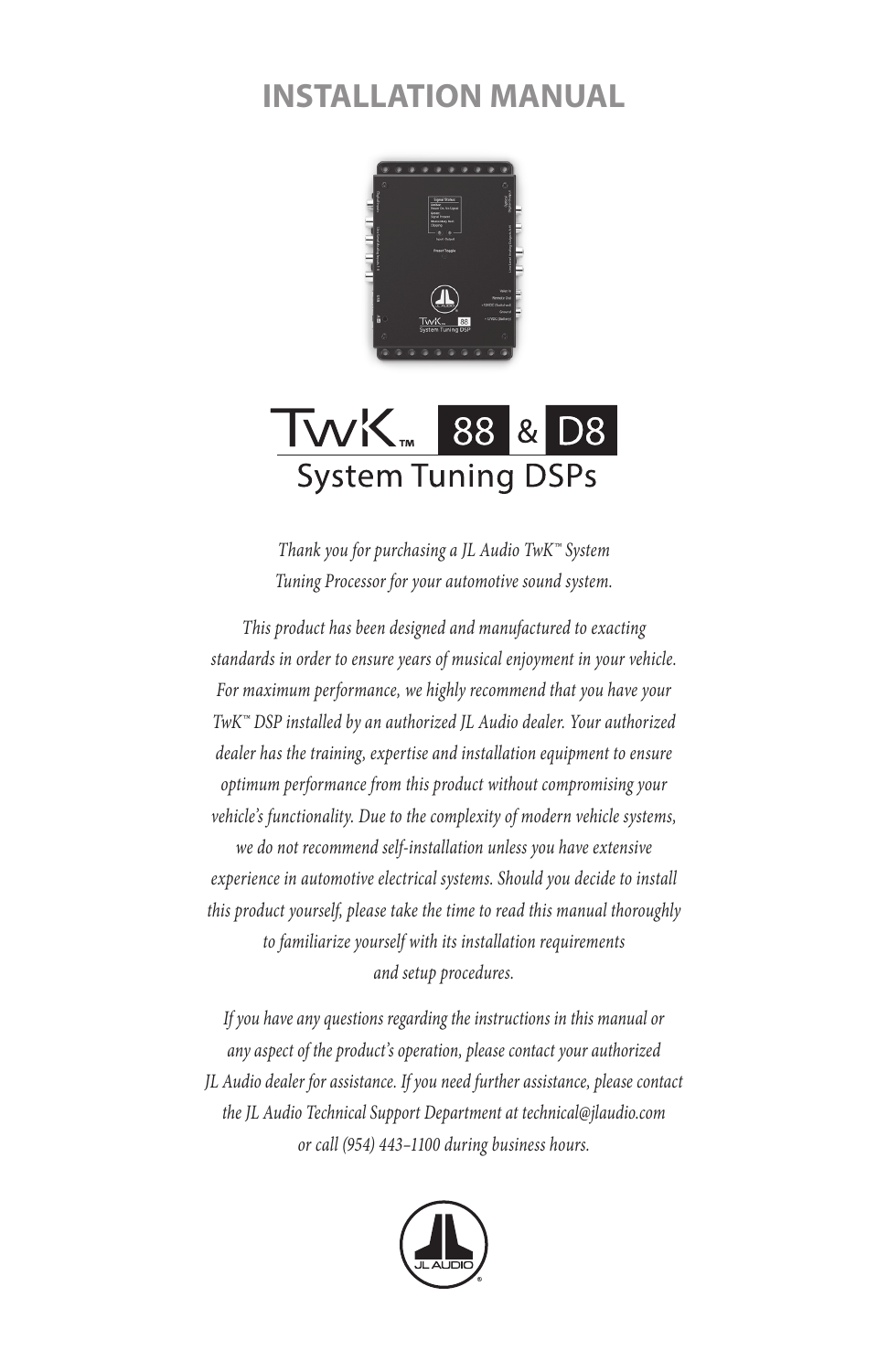#### **Protect Your Hearing!**

We value you as a long-term customer. For that reason, we urge you to practice restraint in the operation of this product so as to not damage your hearing and that of others in your vehicle. Studies have shown that continuous exposure to high sound pressure level can lead to permanent (irreparable) hearing loss. Automotive sound systems are capable of producing such high sound pressure levels. Please limit your continuous exposure at high volumes. While driving, operate your audio system in a manner that still allows you to hear necessary noises to operate your vehicle safely (horns, sirens, etc.).

#### **Installation Applications**

This product is designed for operation in vehicles with 12 volt, negative-ground electrical systems. Using this product in systems with positive ground and/or voltages other than 12 volts may result in damage to the product and will void the warranty. This product is not certified or approved for use in aircraft.

#### **Safety Considerations**

- Install this product in a dry, well-ventilated location that does not interfere with your vehicle's safety equipment (air bags, brake/seat belt systems, etc.).
- Securely mount this product so that it does not come loose in the event of a collision or sudden jolt to the vehicle.
- Check before drilling to make sure that you will not be drilling into a gas tank, brake line, wiring harness or other vital vehicle system.
- Do not run system wiring outside or underneath the vehicle. This is an extremely dangerous practice, which can result in severe damage/injury.
- Protect all system wires from sharp metal edges and wear by carefully routing them, tying them down and using grommets and loom where appropriate.

#### **Manual Application**

This manual covers topics for the installation of TwK™ 88 or TwK™ D8 processor. Functionality identical to the TwK™ 88, the TwK™ D8 is equipped with an optical (Toslink) digital input only. This is intended for use with systems equipped with an optical (Toslink) digital output, such as our FiX™ 82 OEM Integration DSP, and preserves a pristine signal path in the digital domain.

#### **What's Included**

(1) TwK™ DSP processor (1) 5-pin Power Connector plug

(1) DRC-200 Digital Remote Controller (1) USB A/B cable

- 
- 
- (4) Mounting screws (1) TwK™ Installation manual

#### **Product Overview**

The TwK™ digital signal processor is engineered to deliver the ultimate in system tuning capabilities, in an easy-to-use format. Armed with a state-of-the-art 24-bit DSP processor, the TwK™ DSP includes flexible input/output options, 80 total bands of equalization and powerful mixing tools. Born to harness the full tuning horsepower of your TwK<sup>™</sup> DSP, the accompanying TüN<sup>™</sup> Software Interface connects to a PC via USB cable to unlock the full potential of your audio system.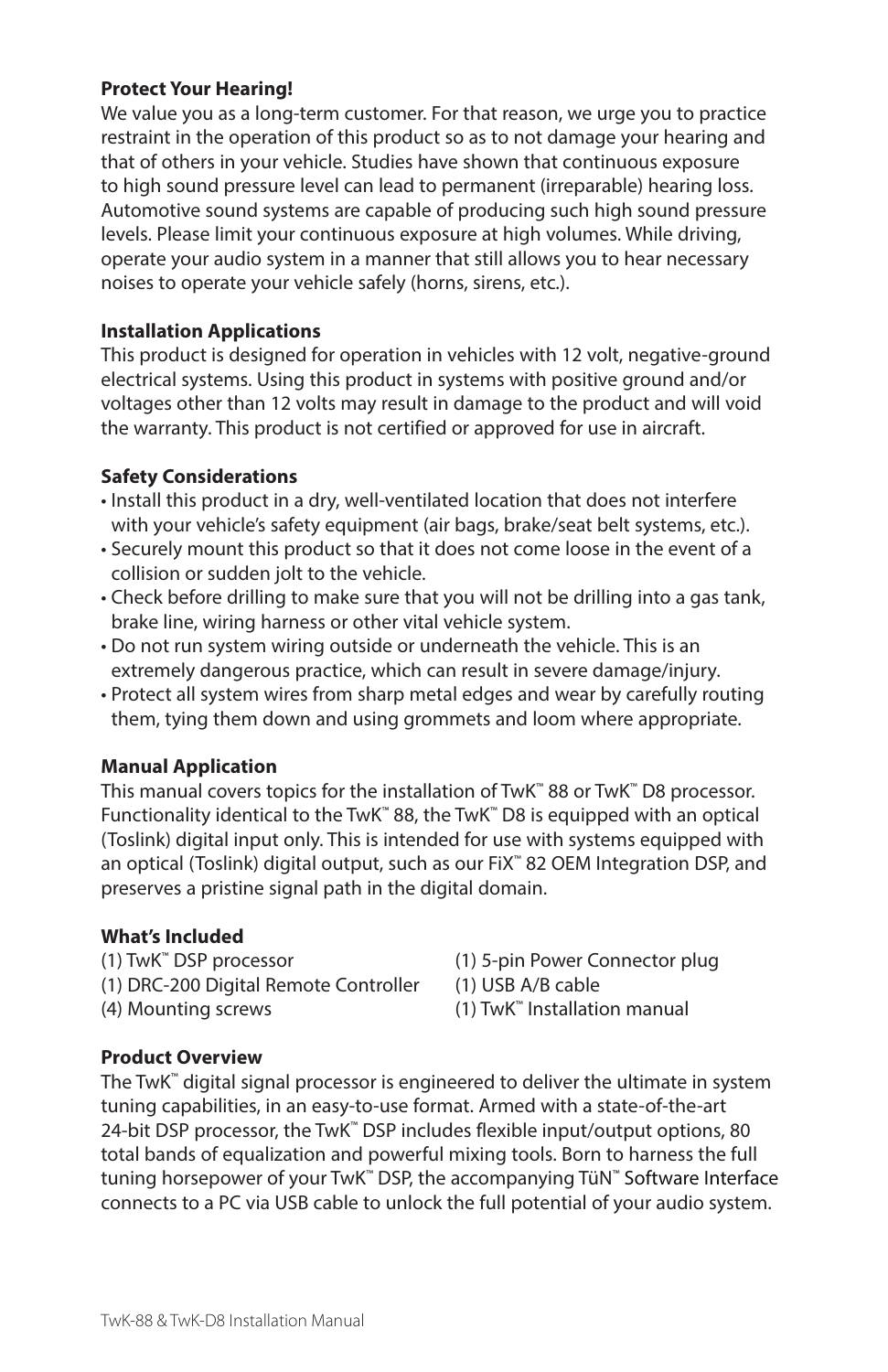## **HIMPORTANT**

## **Specialty Software Requirement**

The functionality of this product requires the use of TüN™ Software to set up. Please visit jlaudio.com/tun to download the latest version of TüN™ Software and supporting documents.

## **The TwK**™ **88 is equipped with the following features:**

- 1. Flexible input design:
	- 8 Differential-balanced, line-level input jacks (RCA) accept most line-level signals up to 7.1V (RMS)
	- Separate optical (Toslink) and coaxial digital inputs connect to any 2-channel digital (S/PDIF) output.
	- Optical (Toslink) input connects directly to the FiX™ 82's optical output to maintain an all-digital input signal path. (sole input on TwK™ D8)
- 2. Flexible setup features:
	- Individual level trim, linkable for tuning
	- Individual polarity controls, linkable for tuning
	- Powerful input mixing tools
- 3. 8 Powerful 10-band equalizers with flexible assignment capabilities:
	- 10-band graphic full octave EQ
	- 10-band parametric EQ
	- Configurable EQ assignment delivers simple to complex tuning options:
		- Individual EQs may be assigned to each output
		- Multiple outputs may be combined and assigned to a single EQ
- 4. 8 Analog, line-level outputs jacks (RCA), each with a full-featured tuning set:
	- Fully variable, high-pass and low-pass filters with selectable slopes from 6 dB/octave to 48 dB/octave (in 6 dB/octave increments)
	- Configurable delay settings, with separate entries for speaker distance plus offset control; expressed in time or distance units and fully linkable with other channels
	- Polarity control, fully linkable with other channels
	- Comprehensive level controls, fully linkable with other channels
- 5. Optical (Toslink) jack provides a pass-through digital audio (S/PDIF) output, with no signal processing applied.
- 6. Provides a dedicated remote turn-on voltage output for activating aftermarket audio equipment.
- 7. JLid™ Port allows connection of the included DRC-200 Digital Remote Controller, adding dual configurable level controls and LED Status Reporting capabilities from the driver's seat.
- 8. USB port allows PC access to update firmware and connection of TüN<sup>™</sup> Software Interface.

## **Planning Your Installation**

It is important that you take the time to read this manual and that you plan your installation carefully. It is very easy to damage expensive vehicle systems in modern automobiles. Never assume that you have found appropriate wires without consulting a reliable wiring diagram or without performing signal testing with proper test equipment. If you are uncomfortable or unfamiliar with reading diagrams or testing signals, please enlist the services of your authorized JL Audio dealer to perform the installation.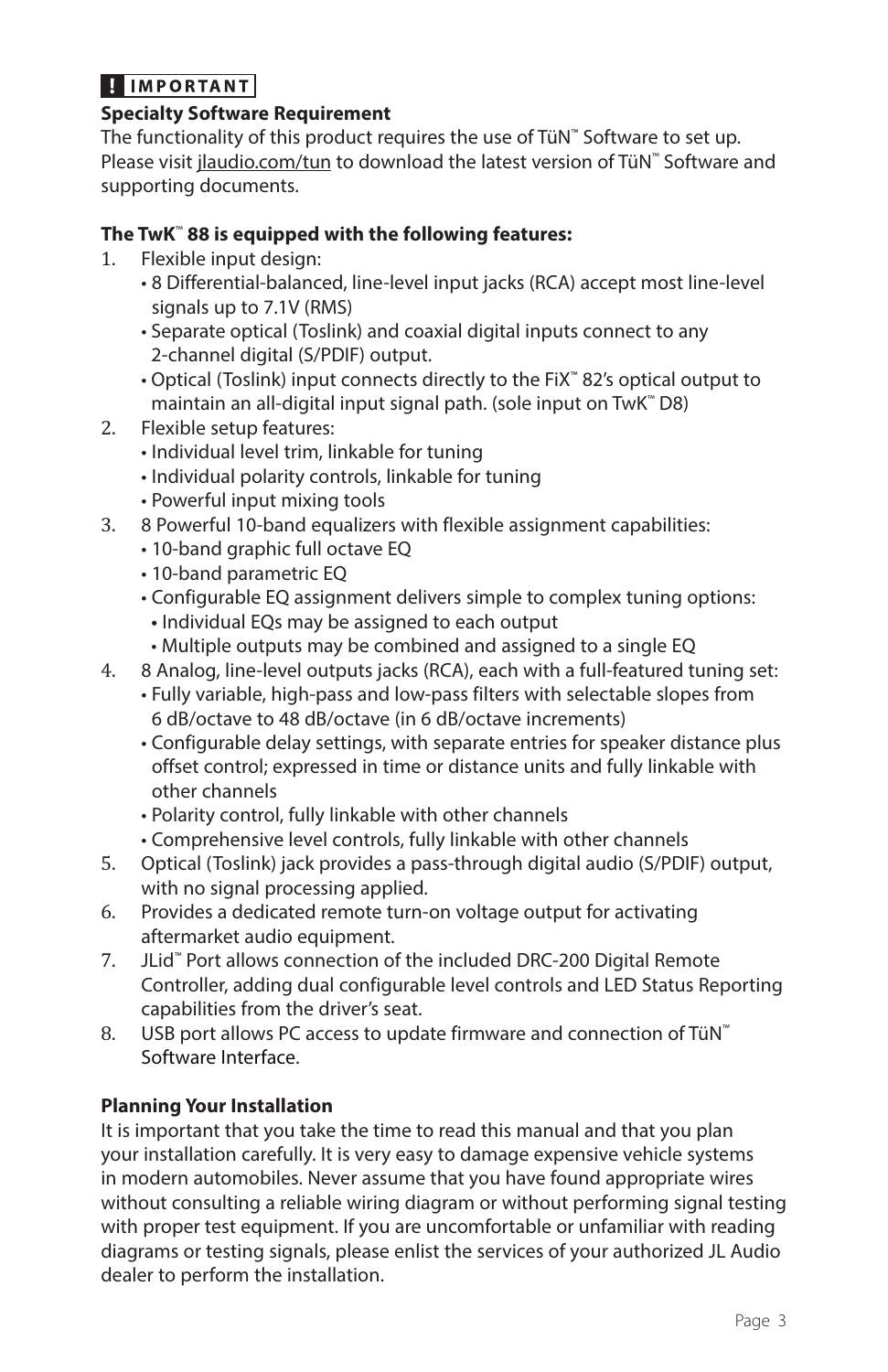#### **Installation Procedure/Making Connections**

The TwK<sup>™</sup> uses a removable plug for making power connections. Receptacles in the plug accept up to 16 AWG wire. To attach wires to the plug, use a small flathead screwdriver to back out the set screws. Strip 1/4 inch (6 mm) of insulation from the end of each wire and insert the bare wire into the receptacle, seating it firmly so that no wire is exposed. While holding each wire in place, tighten the set screw firmly, taking care not to strip the head of the screw.



## **HIMPORTANT**

**Use caution to ensure correct polarity and wire placement of power connections.** 



## **U** IMPORTANT

**Make sure to observe proper orientation when inserting the Power Connector plug. The plug is keyed to fit in one direction only. When inserted correctly, the set screws should be facing down.**

Use good quality crimp connectors (or solder with heat shrink tubing) when making connections to a vehicle's electrical system. Protect all wires from sharp edges (metal dash frame, firewall, etc.) by carefully routing and securing them, using grommets and loom where appropriate. Failure to do so may result in a dangerous short circuit.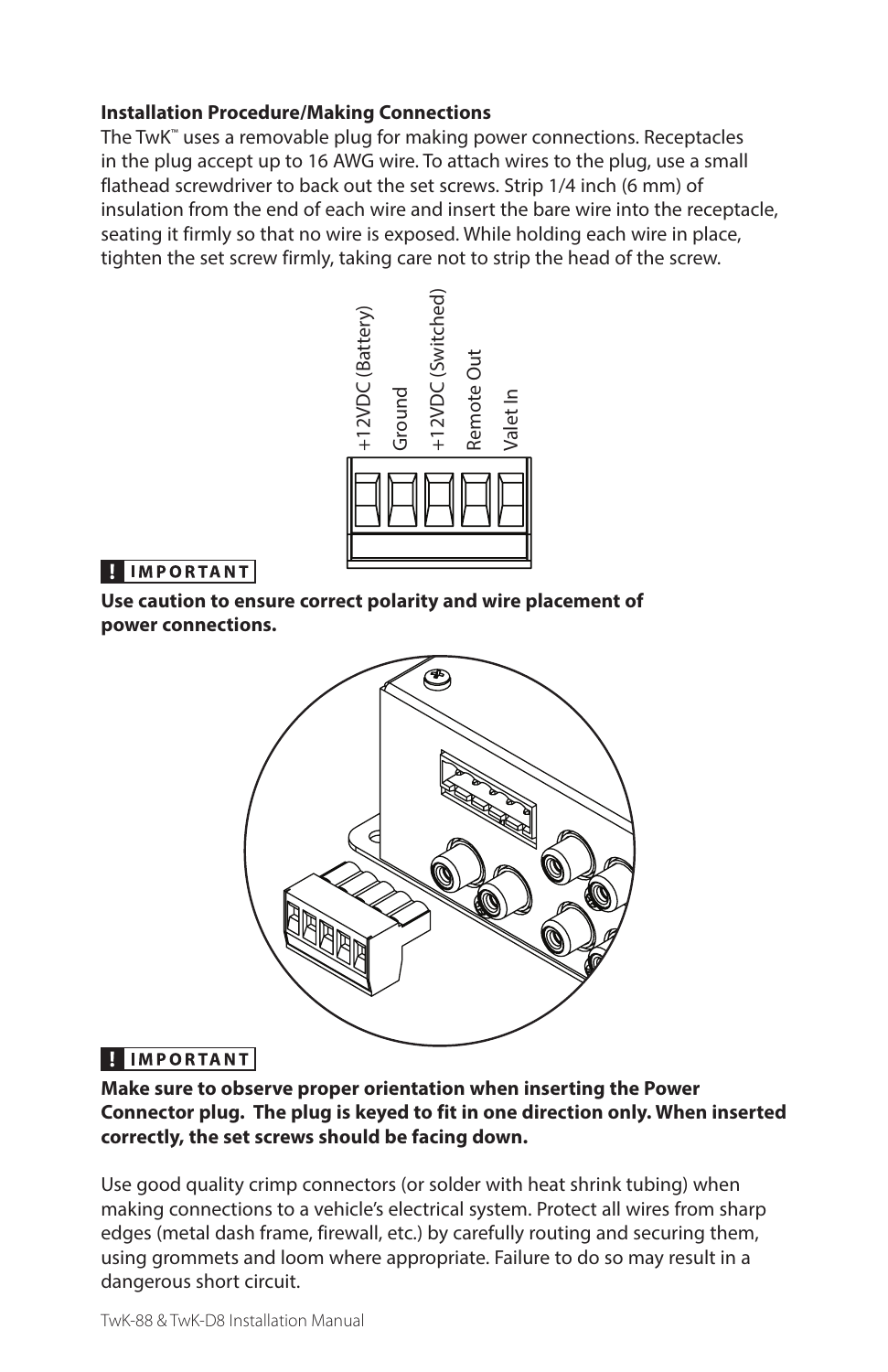

#### **Power Connection / Audio Output Panel\***



#### **Input Panel\***

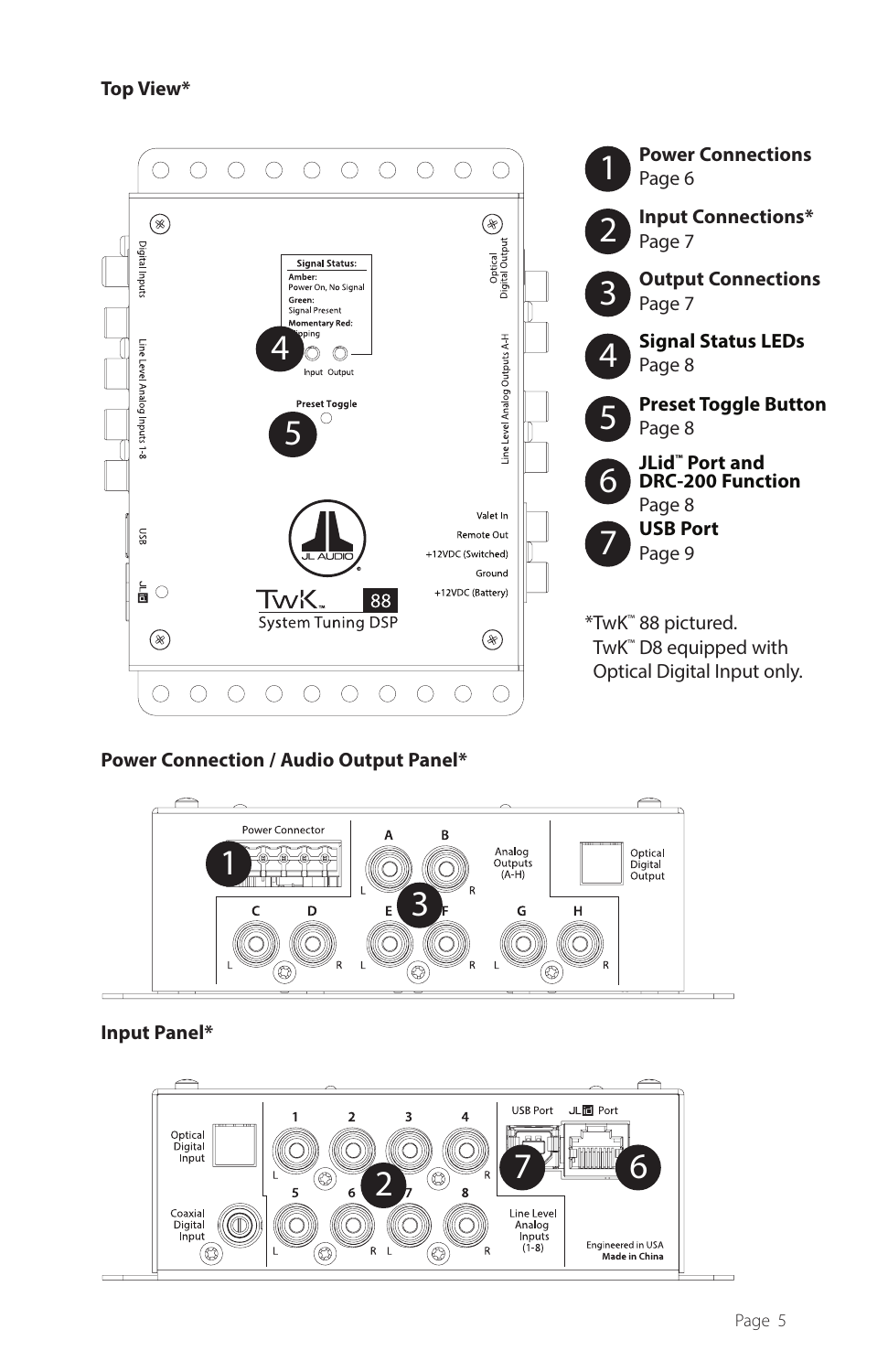

## 1 **Power Connections**

The TwK™ has a 5-pin "Power Connector" jack located next to the "Analog Outputs". The Power Connector jack accepts the removable 5-pin plug and is used to make the connections below.

| Plug               | <b>Connection</b> | <b>Description</b>                                        |
|--------------------|-------------------|-----------------------------------------------------------|
| Connector<br>Power | +12VDC (Battery)  | Positive (+12V) Power Connection                          |
|                    | Ground            | Negative (GND) Ground Connection                          |
|                    | +12VDC (Switched) | Positive (+12V) Turn-On Input                             |
|                    | Remote Out        | Positive (+12V) Turn-On Output                            |
|                    | Valet In          | Negative (GND) Ground Input (used to activate Valet Mode) |

## **HIMPORTANT**

**Never make power connections with a "live" wire. Always disconnect the vehicle's negative battery post before making any connections or adjustments to 12V power connections! Failure to make safe, tight, high-integrity connections can result in fire and extensive damage.**

- 1. Disconnect the vehicle's NEGATIVE battery post connection and secure the disconnected cable to prevent accidental reconnection during installation. **This is an essential safety precaution during installation!**
- 2. **+12VDC (Battery):** Connect to a constant positive (+12V) source. The internal circuitry of this connection is equipped with a self-resetting fuse designed to protect the unit internally. To protect the vehicle and its electrical system from damage, always install an appropriate fuse within 18 inches (45 cm) of the +12V connection point. If this is the only device using the connection point, we recommend using a 1A fuse.
- 3. **Ground:** Connect to a clean, solid metal grounding point. Ideally, the +12VDC (Battery) and Ground connections should be run to the same distribution points that the amplifiers use for their power and ground connections. **This will minimize the possibility of noise in the system.**
- 4. **+12VDC (Switched):** This connection is used to turn-on the TwK™ and should be connected to the positive (+12V) remote turn-on output of your source unit or FiX™ 82 OEM Integration DSP.
- 5. **Remote Out:** This connection provides a positive (+12V) turn-on voltage (100 mA limit) to activate other aftermarket signal processors or amplifiers (similar to an aftermarket head unit's remote turn-on lead). If your equipment requires more than 100 mA total for activation, this connection can be used to trigger a relay to control the equipment in your system.
- 6. **Valet In:** When connected to negative ground, this input activates the Valet Mode Preset and will remain active until the ground connection is removed. This allows you to activate a single preset using an alternate, user defined method, without using the DRC-200 Digital Remote Controller. When active, this preset will override any preset currently selected by the DRC-200. Refer to the TwK™-TüN™ Overview included with the downloaded TüN™ Software for detailed info about the Valet Mode Preset.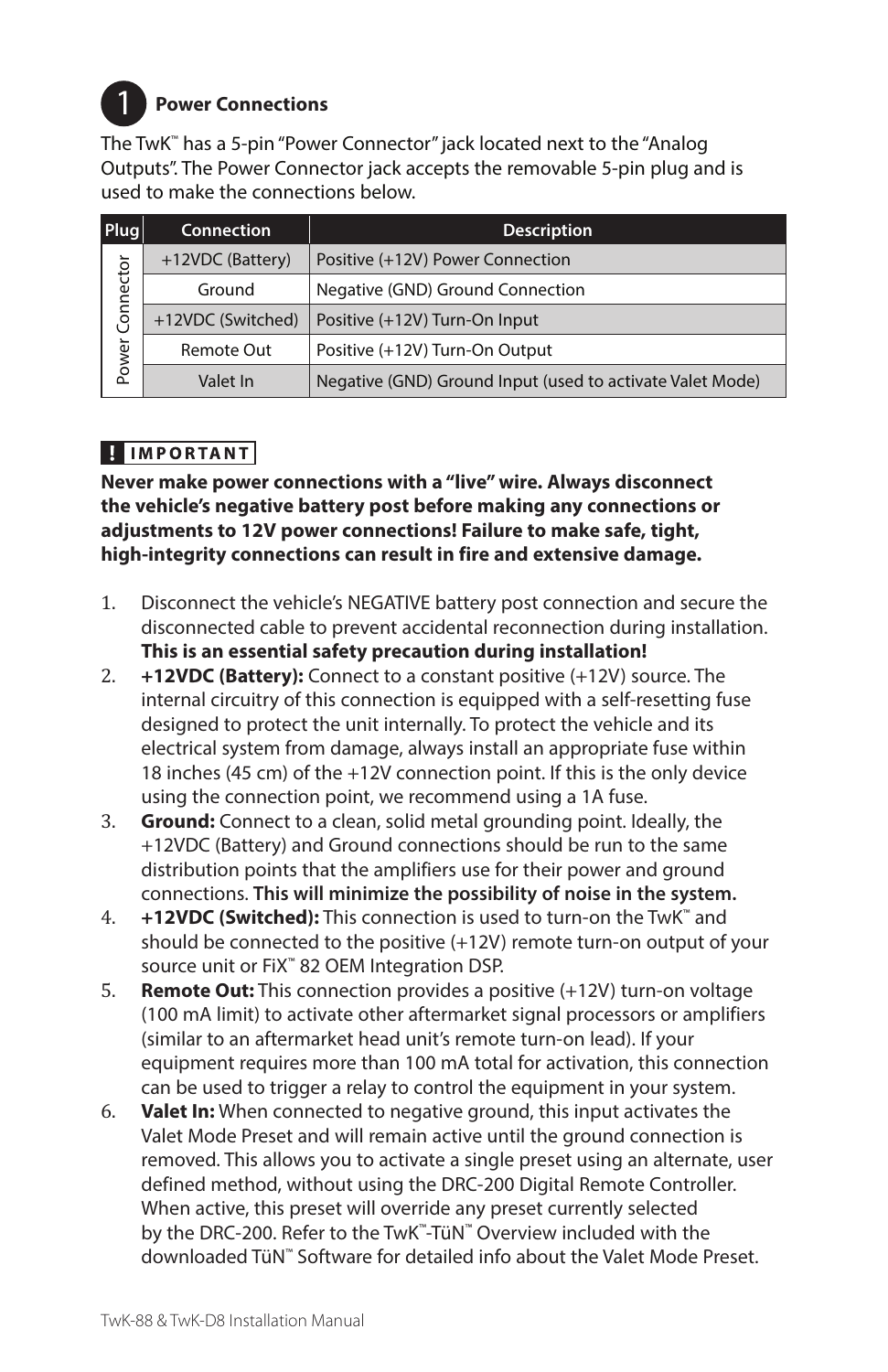

## 2 **Input Connections**

For maximum versatility, the TwK™ 88 is equipped with three methods for connecting input signals. Select the input type that is appropriate for the specific equipment of your audio system.

**Line-Level Analog Inputs:** Eight female RCA jacks accept low-voltage, linelevel audio signals, with configurable input sensitivity settings (up to 7.1 V RMS) using the TüN™ Software Interface. Engineered to combat induced cable noise, the input architecture is set up in a differential-balanced configuration, making these inputs compatible with virtually any analog, line-level audio signal.

**Optical Digital Input:** Toslink jack accepts 2-channel digital audio signal from any optical (S/PDIF) digital output, with a sample rate up to 96 kHz.

**Coaxial Digital Input:** Female RCA jack accepts 2-channel digital audio signal from any coaxial (S/PDIF) digital output, with a sample rate up to 96 kHz.

Functionally identical to the TwK™ 88, the TwK™ D8 is equipped with an optical (Toslink) digital input only. This connection preserves a pristine signal path in the digital domain and is intended for systems equipped with an optical (Toslink) digital output, such as our FiX™ 82 OEM integration DSP.

# 3

## **Output Connections**

Both TwK™ 88 and D8 models offer two output types to feed audio signals to your aftermarket system. Select the output type that is appropriate for the specific equipment of your audio system.

**Analog Outputs:** Eight RCA-type, 4-volt (RMS) line-level output jacks are located next to the "Power Connector". Each channel pair is arranged together by letter (A-B, C-D, E-F, G-H), with each channel labeled (Left and Right). Analog outputs are compatible with most types of aftermarket signal processors or amplifiers. The level of this output is proportionate to the TwK™'s input signal and may also be controlled by the included DRC-200 Digital Remote Controller.

**Optical Digital Output:** Located next to the "Analog Outputs (A-H)", this jack provides a digital audio output that is not susceptible to RF interference or noise-generating electrical conditions. This is a pass-through digital audio output, with no signal processing applied, and intended for use with other signal processors or amplifiers that have an optical (Toslink) digital audio input (S/PDIF) jack. Using the TüN™ Software Interface, you may select which analog inputs are assigned to this output. The level of this output is fixed and is not affected by the included DRC-200 Digital Remote Controller. However, when Analog Inputs are selected as the Optical Digital Output's source, the level of this output will match the analog input sensitivity settings.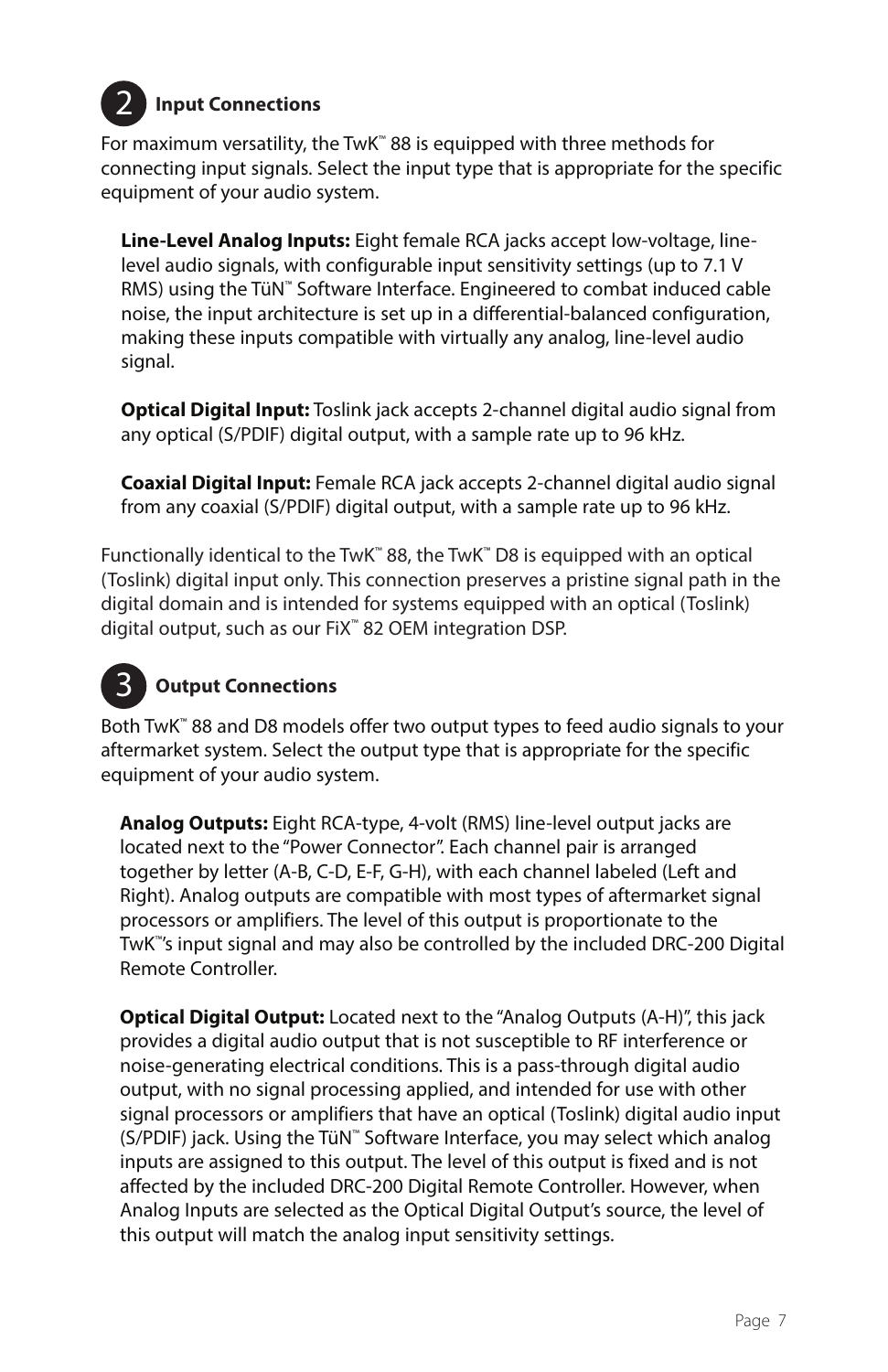

## 4 **Signal Status LEDs**

Located on top of the unit are two LEDs used to report the signal status of the Twk™ 88 / D8. Separated by "Input" and "Output", these LEDs may be referenced during setup and normal use. Refer to the markings above the LEDs for specific behavior condition.

# 5 **Preset Toggle Button**

Using the TüN™ Software Interface, different tuning and/or function preferences may be created and saved as presets. Located in a recess on top of the TwK<sup>™</sup> is the **Preset Toggle** button. Press the Preset Toggle button to select/advance to the next enabled preset option. With each press, the JLid™ status LED color will change to reflect its assigned color as a visual confirmation. Pressing this button operates the same as pressing the inner knob of the included DRC-200 Digital Remote Controller. Refer to the TwK™-TüN™ Overview included with the downloaded TüN™ Software for detailed info about Preset functionality.

#### 6 **JLid™ Port and DRC-200 Function**

The JLid™ Port is designed for connection of the DRC-200 Digital Remote Controller. Equipped with two rotary level controls and push-button activation, the DRC-200 adds the remote activation of the optional functions listed below.

**Inner Rotary Control:** By default, the inner rotary level control operates as a Master Volume Control. The DRC-200 maintains linear frequency response at all volume levels and delivers the best signal-to-noise performance for your audio system. To use, leave the volume control of your source unit at the specific volume position that was used during amplifier level setting and/or during calibration of your FiX™ OEM Integration DSP, if equipped. From now on, use the DRC-200's inner rotary control to adjust your audio system volume, leaving the volume control at the level used for calibration/amplifier level setting. You may continue to use the source unit's tone, balance and fader controls, if desired. Using the TüN™ Software Interface, you may select which channels are affected by the inner level control or reconfigure it to operate as a zone level controller.

**Outer Rotary Control:** The outer rotary control is a secondary, assignable level control that can be configured to operate as a subwoofer level control, fader control or zone level control. Using the TüN™ Software Interface, a vast combination of control assignment and mixing combinations may be programmed for each function type.

**Push-Button Preset Toggle:** Pressing the inner control knob of the DRC-200 operates the same as pressing the Preset Toggle button located on top of the unit (see Preset Toggle Button above). Each press will select/advance to the next enabled preset option. As a visual confirmation, the DRC-200's multi-color LED will also change to reflect the preset's assigned color.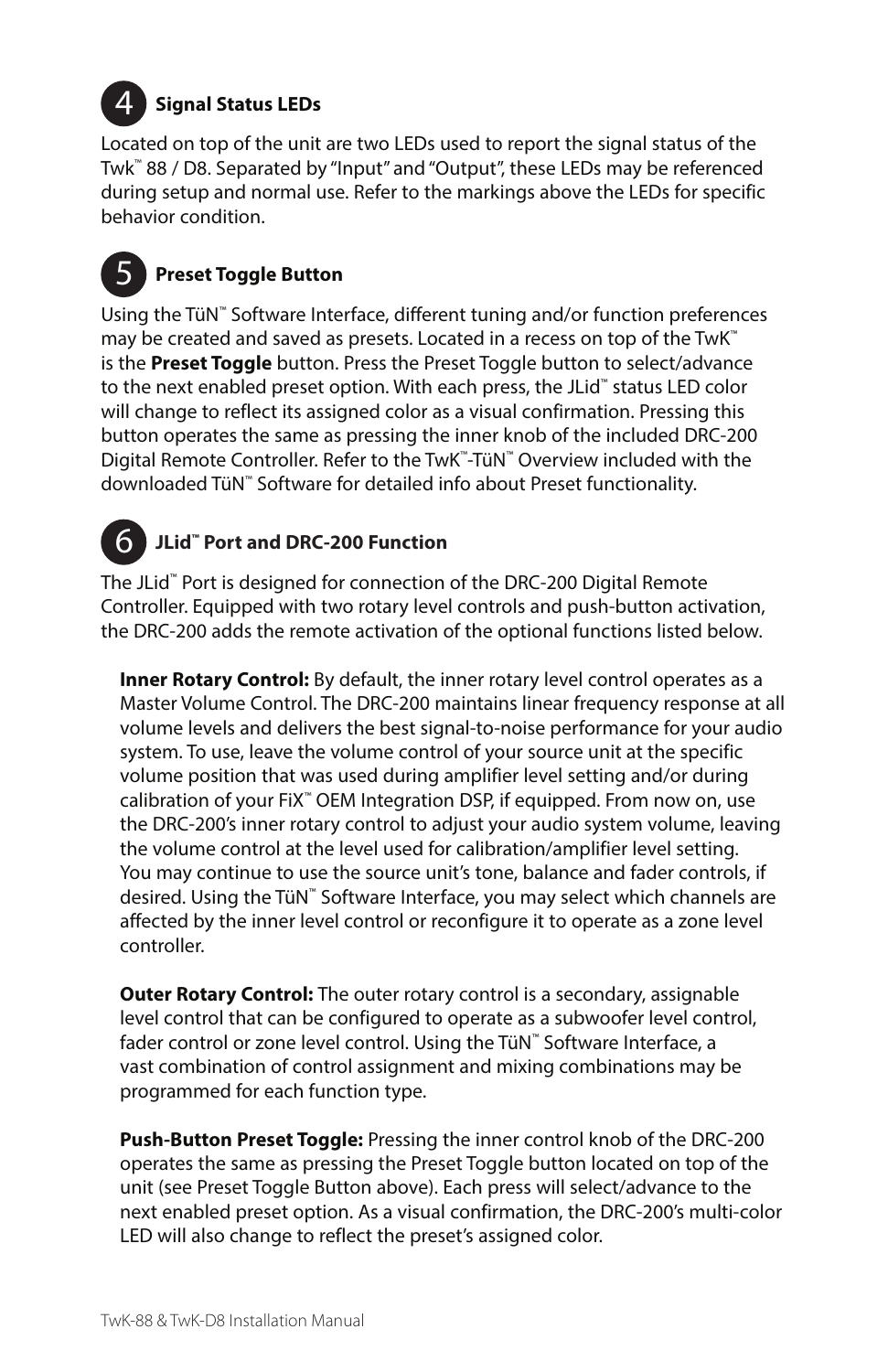We recommend mounting the DRC-200 within easy reach of the driver, on the center console or dashboard of the vehicle. Select an appropriate location to mount the control knob assembly and status LED on the dashboard or console of the vehicle. You will need to access the rear of the mounting panel for installation.

#### **Note: Before drilling or cutting, make sure there is adequate space behind the mounting surface to fit the DRC-200 controller box and status LED, including its wire assembly and harness.**

## **Control Knob Installation:**

- 1. Drill a 3/8" (9.5 mm) hole in the center of the mounting area.
- 2. Remove the knobs (inner, then outer) from the DRC-200 shaft. Do NOT remove the preinstalled nut and washer.
- 3. From behind, insert the controller's shaft through the drilled hole and push forward.
- 4. Place a supplied washer, then nut on the front of the shaft and tighten using an 11 mm wrench or deep-well socket. Take care not to over-tighten this nut, especially when mounting to a plastic panel.
- 5. Turn each control fully counter-clockwise and place the knobs on the shaft (outer, then inner) with their markers pointing at 7:00. The knobs should sit close to the panel, but still permit the button to be pushed.
- 6. Route the control cable from the JLid™ Port of your TwK™ 88 / D8 and connect to the harness jack of the DRC-200 controller.

## **Status LED Installation:**

- 1. Drill an 8 mm hole in the center of the mounting area.
- 2. From behind, insert the status LED (without its mounting grommet) through the drilled hole.
- 3. Snap the mounting grommet over the LED body and then insert it into the hole and press until flush with the surface.

## 7 **USB Port**

The **USB Port** is designed for connection of a PC to your TwK™ processor using the supplied USB A/B cable. Once connected, you'll be able to use the JL Audio TüN™ Software Interface to setup and configure the full functionality of your TwK™ DSP. Refer to the TwK™-TüN™ Overview included with the downloaded TüN™ Software for minimum system requirements and detailed info for the installation and use of the TüN™ Software Interface.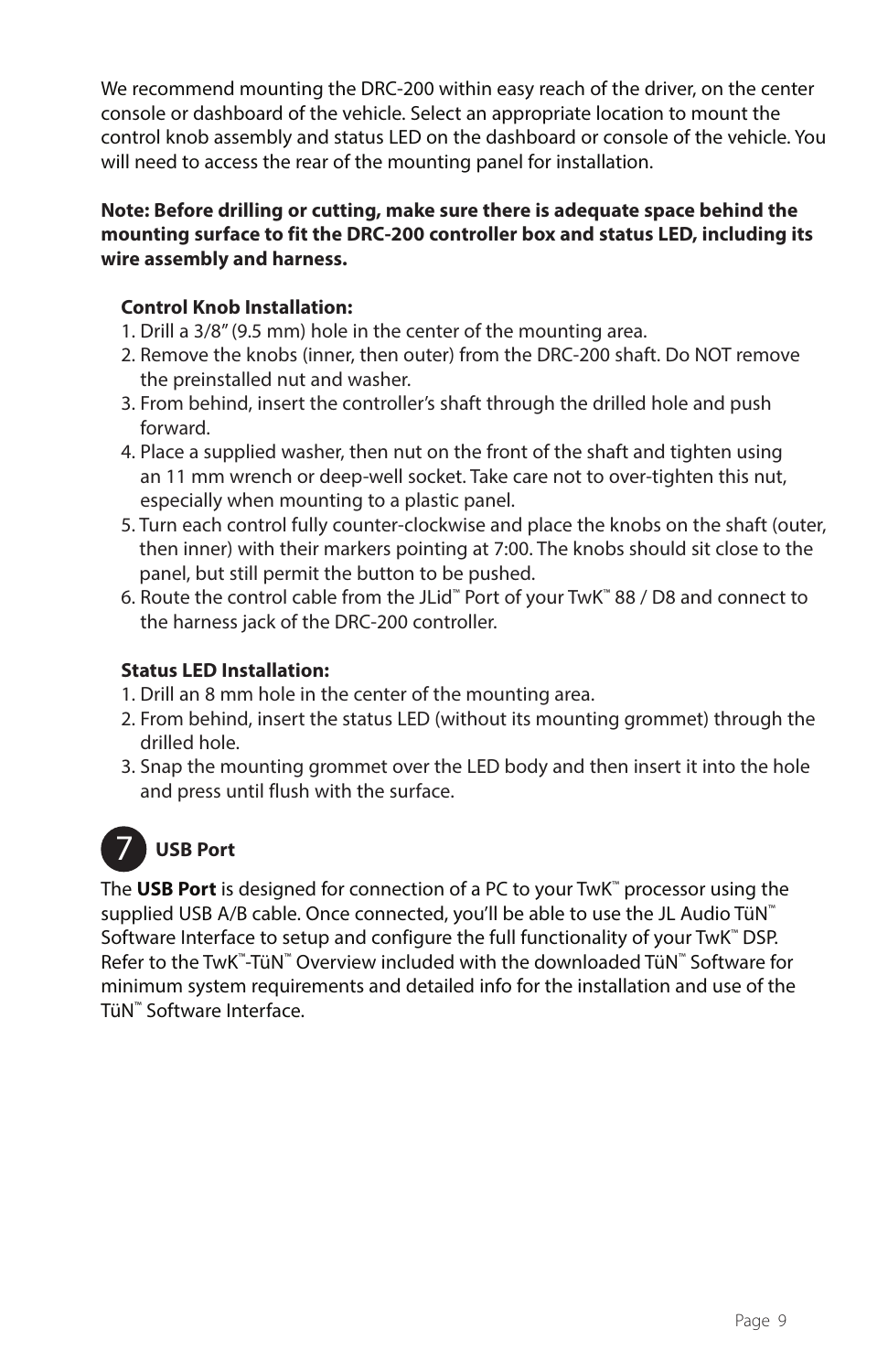## **Troubleshooting**

| <b>Problem</b>                                                    | <b>Possible Cause</b>                     | <b>Possible Solution</b>                                                                                                    |
|-------------------------------------------------------------------|-------------------------------------------|-----------------------------------------------------------------------------------------------------------------------------|
|                                                                   | Faulty fuse                               | Remove fuse and check with continuity meter.<br>Replace if necessary.                                                       |
| Twk™ doesn't<br>turn on                                           | Poor connection integrity                 | Check "Ground" and both "+12VDC" connections<br>for pinched wires; ensure tight connections.                                |
|                                                                   | Insufficient "+12VDC<br>(Switched)" input | Make sure there is a sufficient $+12V$ supply at the<br>"+12VDC (Switched)" connection; if not, a relay<br>may be required. |
| Amps or processors<br>Poor connection integrity<br>not turning on |                                           | Check "Remote Out" connections for pinched<br>wires; ensure tight connections.                                              |
| Source unit/master<br>Low or no volume<br>volume set too low      |                                           | Increase source unit volume; increase<br>DRC-200 master volume control, if connected.                                       |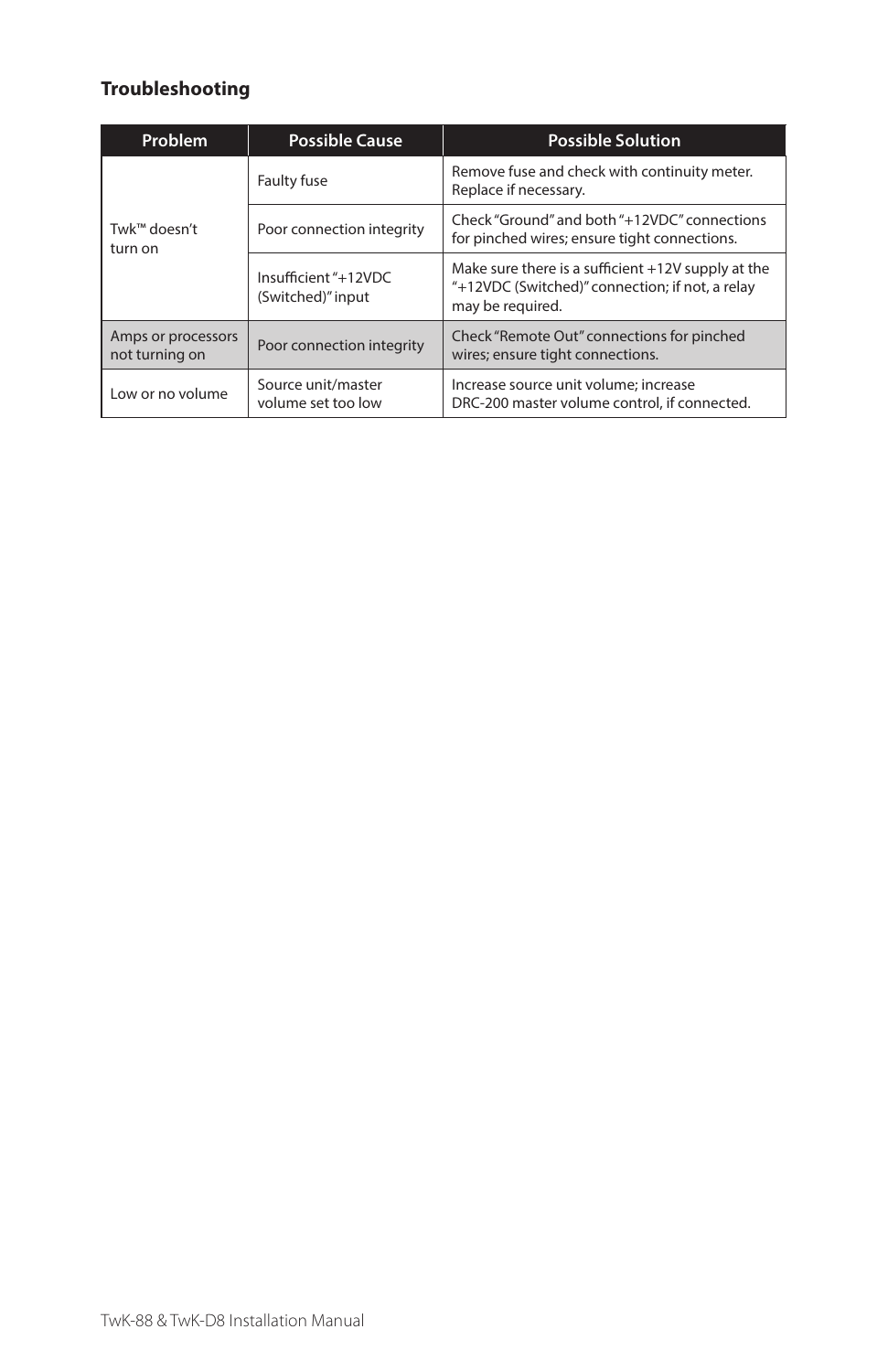## **Specifications**

| <b>Digital Specifications</b> |                                         |                                                                                                 |  |  |
|-------------------------------|-----------------------------------------|-------------------------------------------------------------------------------------------------|--|--|
|                               | Processor                               | Intersil <sup>®</sup> D2Audio DAE-6                                                             |  |  |
|                               | Bit Depth / Sample Rate                 | 24 bit / 48 kHz                                                                                 |  |  |
|                               | <b>Electrical Specifications</b>        |                                                                                                 |  |  |
|                               | Power Supply Type                       | Regulated DC-DC SMPS                                                                            |  |  |
| Operating Voltage             |                                         | $10 - 16V$ DC                                                                                   |  |  |
|                               | <b>Standby Mode Current Draw</b>        | $< 1.5$ mA                                                                                      |  |  |
| <b>Operating Current Draw</b> |                                         | 0.7 A at 13.8V                                                                                  |  |  |
| <b>Recommended Fuse Value</b> |                                         | 1A                                                                                              |  |  |
| Recommended Fuse Type         |                                         | Fast-Acting, ATO/ATC or similar                                                                 |  |  |
|                               | <b>Input Section</b>                    |                                                                                                 |  |  |
| Analog                        | <b>Number of Channels</b>               | Eight via chassis-mounted female RCA jacks                                                      |  |  |
|                               | Type                                    | Line-Level, Differential-Balanced                                                               |  |  |
|                               | <b>Full-Scale Sensitivity Settings</b>  | 250mV / 350mV / 500mV / 710mV / 1.0V (default) / 1.4V /<br>2.0V / 2.8V / 4.0V / 5.6V / 7.1V RMS |  |  |
|                               | Type 1                                  | S/PDIF Optical via chassis-mounted TOSLink connector                                            |  |  |
|                               | Type 2                                  | S/PDIF Coaxial via chassis-mounted female RCA jack                                              |  |  |
| <b>Digital</b>                | Sample Rates                            | 44.1kHz / 48kHz / 88.2kHz / 96kHz                                                               |  |  |
|                               | Resolution                              | 16 / 20 / 24-bit                                                                                |  |  |
|                               | "Signal Present" Detection<br>threshold | -40dBFS                                                                                         |  |  |
| <b>Output Section</b>         |                                         |                                                                                                 |  |  |
|                               | <b>Number of Channels</b>               | Eight via chassis-mounted female RCA jacks                                                      |  |  |
|                               | Type                                    | Unbalanced                                                                                      |  |  |
| Analog                        | Output Impedance                        | 450 ohms                                                                                        |  |  |
|                               | Maximum Output Level                    | <b>4V RMS</b>                                                                                   |  |  |
|                               | <b>Signal to Noise Ratio</b>            | 98dB (A-Weighted, referred to 4V RMS)                                                           |  |  |
|                               | $THD + Noise$                           | 0.02% at rated output (20Hz - 20kHz)                                                            |  |  |
|                               | Type                                    | S/PDIF Optical via chassis-mounted TOSLink connector                                            |  |  |
|                               | Sample Rate                             | 48kHz                                                                                           |  |  |
| Digital Pass-<br>Through      | <b>Resolution</b>                       | 24-bit                                                                                          |  |  |
|                               | Source                                  | Digital output channels selectable from any input                                               |  |  |
|                               | <b>Remote Control</b>                   |                                                                                                 |  |  |
|                               | Type                                    | DRC-200 Digital Remote Controller                                                               |  |  |
|                               | Assignable Functions                    | Master Volume + Trim; Master Volume + Fader; Zone Control                                       |  |  |
| <b>Dimensions</b>             |                                         |                                                                                                 |  |  |
|                               | $L \times W \times H$                   | $\vert$ 5.19 in. x 4.29 in. x 1.85 in. (132 mm x 109 mm x 47 mm)                                |  |  |